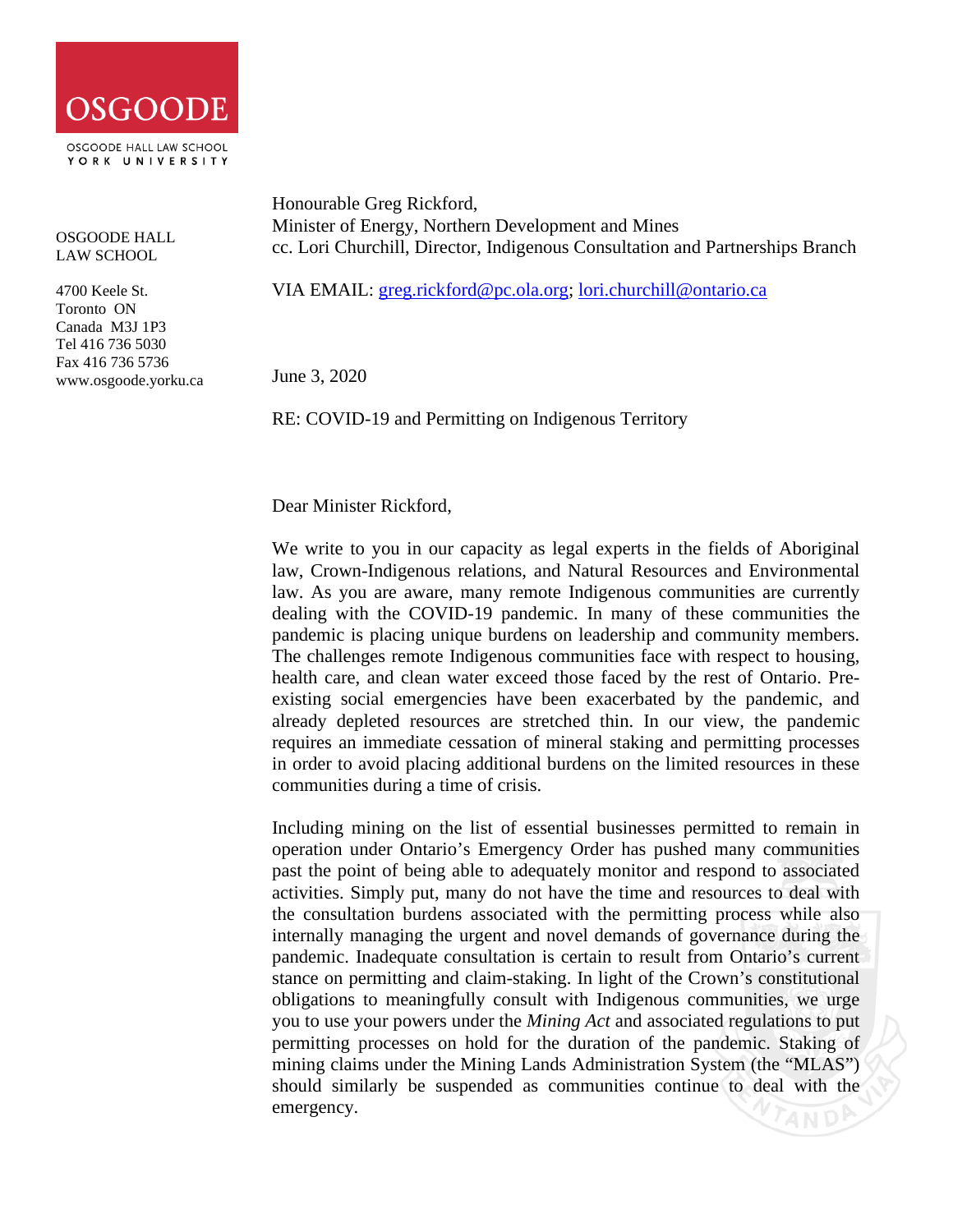

Indigenous communities are some of the most vulnerable with respect to outbreak risk and capacity to deal with cases of COVID-19 across Ontario and Canada. Aware of the heightened risks to their members, many communities took an "all hands on deck" approach with regards to prevention and preparation work from the earliest days of the pandemic. Community staff who might ordinarily address consultation requests have been asked to shift their focus to the public health crisis.<sup>[1](#page-3-0)</sup> Elders who hold important and necessary knowledge about community protocols and local ecology may be unable to appropriately contribute because of their particular vulnerability. Simply put, these communities do not have the resources to simultaneously address the substantial demands of ongoing consultation communication as well as prevention and preparation for COVID-19 related risks. They have rightly and understandably chosen to prioritize the health and well-being of their members.

This position reflects the view of many Indigenous governance organizations across the country, who have demanded the suspension of consultation and application analysis until the pandemic has been resolved.<sup>[2](#page-3-1)</sup> These demands come in the context of recent reports that mining companies have consistently ignored pandemic-related threats to the detriment of workers and communities within which they operate.<sup>[3](#page-3-2)</sup> Additionally, the technological adaptations embraced by many government and industry actors at this time, such as remote communication and video-conferencing, are not feasible in many of Ontario's remote northern communities. Nor are these virtual alternatives appropriate in light of Indigenous cultural and political protocols for collective deliberation. Adequate consultation requires in-person interaction and discussion amongst community members, leaders and elders. It is imperative that these activities not be subject to compromise and therefore must be put on hold until pandemic-related risks abate. We urge you to consider these circumstances as you weigh the options available to you under the *Mining Act* and associated regulations.

Proceeding with consultation and engagement amidst the COVID-19 pandemic directly contravenes the Crown's constitutional duty to consult and accommodate. As you know, the duty to consult and accommodate is rooted in the honour of the Crown, which requires that the Crown act with good faith to provide meaningful, good faith consultation appropriate to the circumstances.[4](#page-3-3) Canadian courts have consistently held that consultation which does not adhere to fair processes is not in keeping with the honour of the Crown, and is therefore inadequate. The provision of relevant information in an overwhelming, inaccessible, and culturally insensitive manner has been held to constitute an unfair process, as have the provision of unreasonable timelines for addressing substantive issues or placing unreasonable burdens on under-resourced communities to monitor Crown communications for new projects and impacts.<sup>[5](#page-3-4)</sup> Ignoring the capacity issues currently faced by many Indigenous communities would similarly not be in keeping with the honour of the Crown. The potential for overwhelming and inaccessible communication attempts, opportunistic staking and exploration, and unilateral decision making is high, and you must respond accordingly.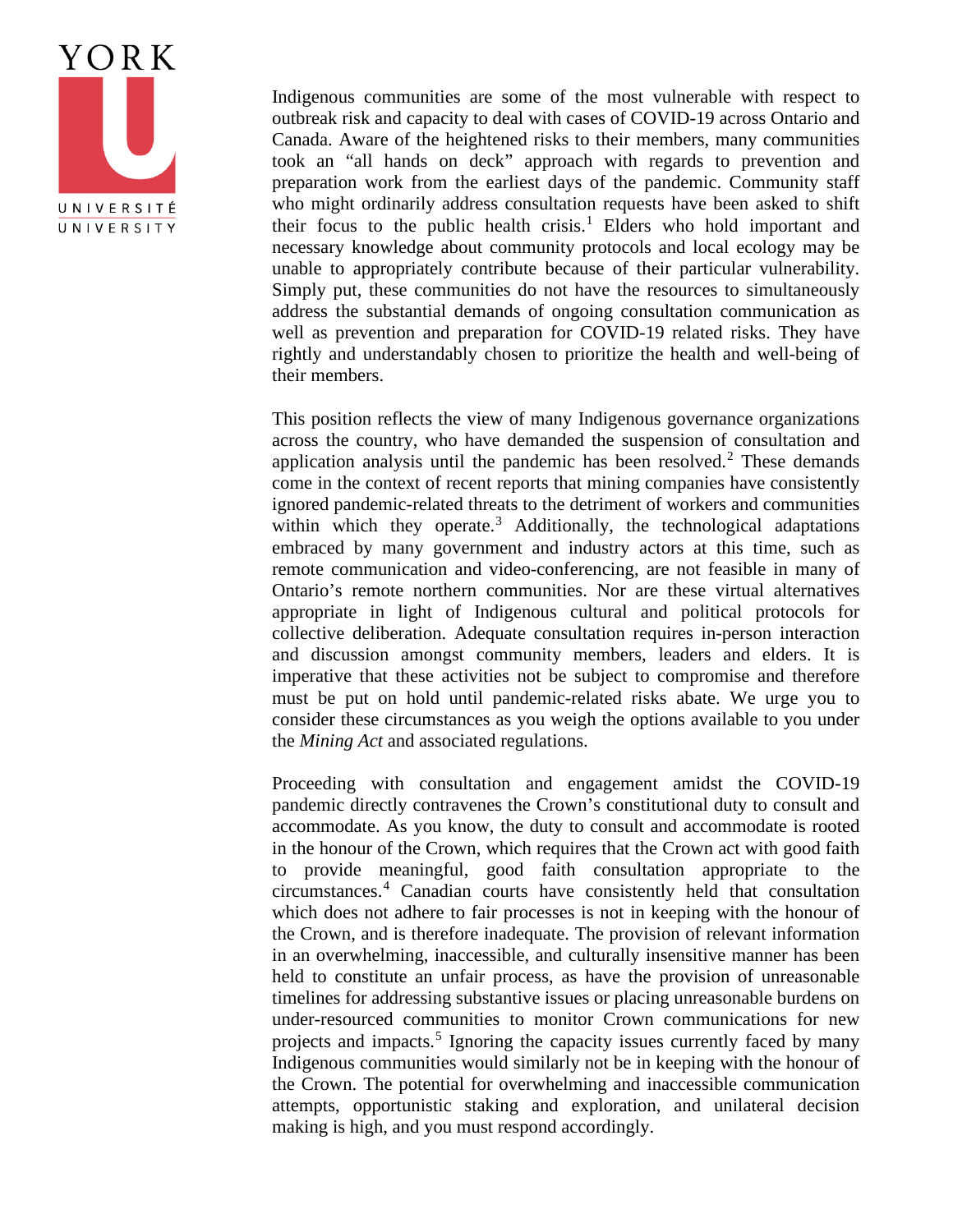Too much is at stake for Indigenous communities in permitting decisions, the mineral staking process, and in consultation generally for these to occur in anything but a fulsome, complete manner. Demanding that resources be directed away from the pandemic to respond to such processes diminishes a community's ability to effectively deal with both the pandemic and the consultation process.

We understand Ministry officials have indicated that they are open to placing individual permit applications on temporary hold where communities indicate consultation requirements cannot be met in the circumstances. However, this piecemeal approach is not enough in the context of a global pandemic. We urge you to pre-emptively take this step for any mineral exploration and development processes where Indigenous interests may be at stake. Placing the onus on communities to monitor notifications and proactively raise their concerns with the Ministry is simply not in keeping with the honour of the Crown.

Again, as legal experts engaged in issues related to Indigenous peoples, resources management, environmental law and Indigenous-Crown relations, we urge you to reconsider. Governments are under intense scrutiny for how they react to this crisis, and we believe that putting public health and wellness first is the right way to proceed.

Sincerely,

Kent McNeil, Professor Emeritus

Deborah McGregor, Associate Professor & Canada Research Chair in Indigenous Environmental Justice

Dayna Nadine Scott, Associate Professor & York Research Chair in Environmental Law & Justice

Karen Drake, Associate Professor & Director, Human Rights Legal Support **Center** 

Signa Daum Shanks, Associate Professor & Director, Indigenous Outreach

Andrée Boisselle, Associate Professor & Co-Director, Intensive Program on Indigenous Lands, Resources and Governments

Amar Bhatia, Associate Professor & Co-Director, Intensive Program on Indigenous Lands, Resources and Governments

Estair Van Wagner, Assistant Professor & Director, Environmental Justice and Sustainability Clinic

Jeffery G. Hewitt, Assistant Professor & Director, Indigenous Bar Association